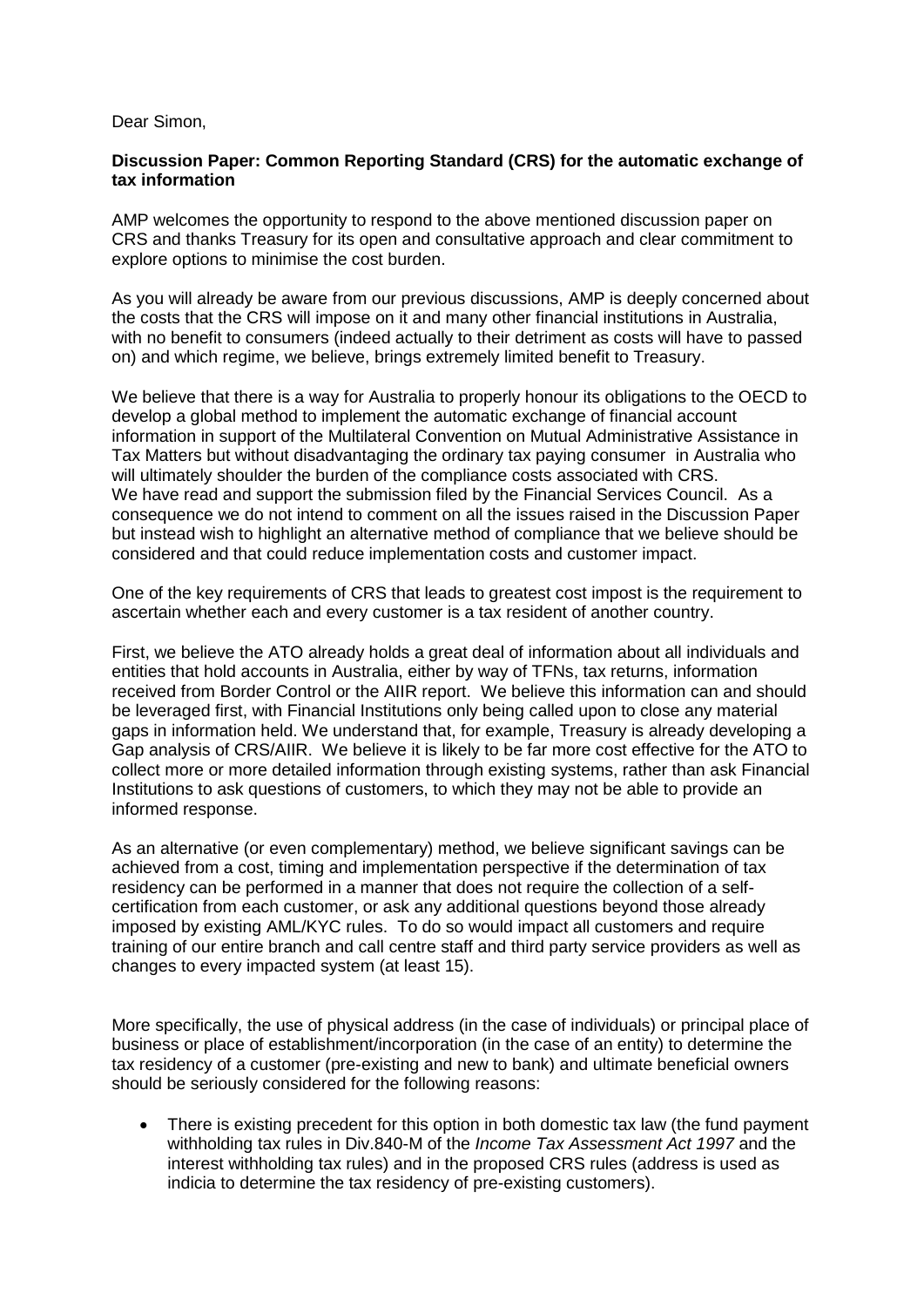- Even if a self-certification is obtained from each new customer it has to be verified through a process that exclusively relies on searching electronically searchable AML/KYC information or by leveraging actual knowledge that a relationship manager has in respect of a customer. Therefore, if the quality and extent of AML/KYC information is considered acceptable to perform these tests, there should be no conceptual or philosophical reason why AML/KYC information (and address or principal place of business or place of establishment/incorporation in particular) cannot be used from the start to determine a customer's tax residency status.
- In identifying the beneficial owners of passive non-financial entities, the new AML rules which apply from 1 June 2014 also require tracing through a chain of entities and the collection of a physical address which can be used to identify the individual(s) that is/are the ultimate beneficial owners.
- It is arguable that relying on address as a proxy will allow financial institutions to more accurately report on a customer's tax residency in that AML/KYC requires a customer to initially verify information through the submission of appropriate documents at account opening, for example, through the submission of a utility account or driver's licence. Conversely, no such verification is required *at the time* a customer attests to his/her tax residency status on a self-certification form. As mentioned, this verification happens after the fact with reference to AML/KYC information. Given the aforementioned, we do not believe that using address opens the door for a customer to manipulate its tax residency (by, for example, providing a false address) any more than what a customer can provide a false self-certification.
- The current AIIR relies exclusively on the use of address for the identification of tax residency and Australia has for a long time been automatically exchanging information with the tax authorities of certain countries on this basis. From what we understand the quality of information supplied has never been questioned and has arguably been of a higher standard than that received by the ATO from other tax authorities.
- Our experience with FATCA shows that there is likely to be little divergence between the number of non-residents identified (through the use of their address or principal place of business or place of establishment/incorporation) and reported through the AIIR and those identified through the use of a self-certification process.

The cost and time that will have to be spent on the proposed CRS solution (i.e. where a selfcertification is required from each customer and address or principal place of business or place of establishment/incorporation is not used for determining tax residency of all customers) far outweighs any purported benefits and is completely disproportionate to the number of non-resident customers that are already reported through the AIIR.

As far as the costs associated with implementing the proposed CRS solution is concerned, the statement is often made that such costs should be insignificant as the CRS leverages FATCA. This is not entirely accurate, as due to the small number of US customers expected under FATCA and to reduce the impact on customers an automated solution was not built by AMP, minimal front line changes were made, with much of the identification work being undertaken by a "back office" team. With CRS, however, this would not be possible, and all the front end systems would have to "opened" and changes made. Data feeds into the reporting modules would have to be developed. .